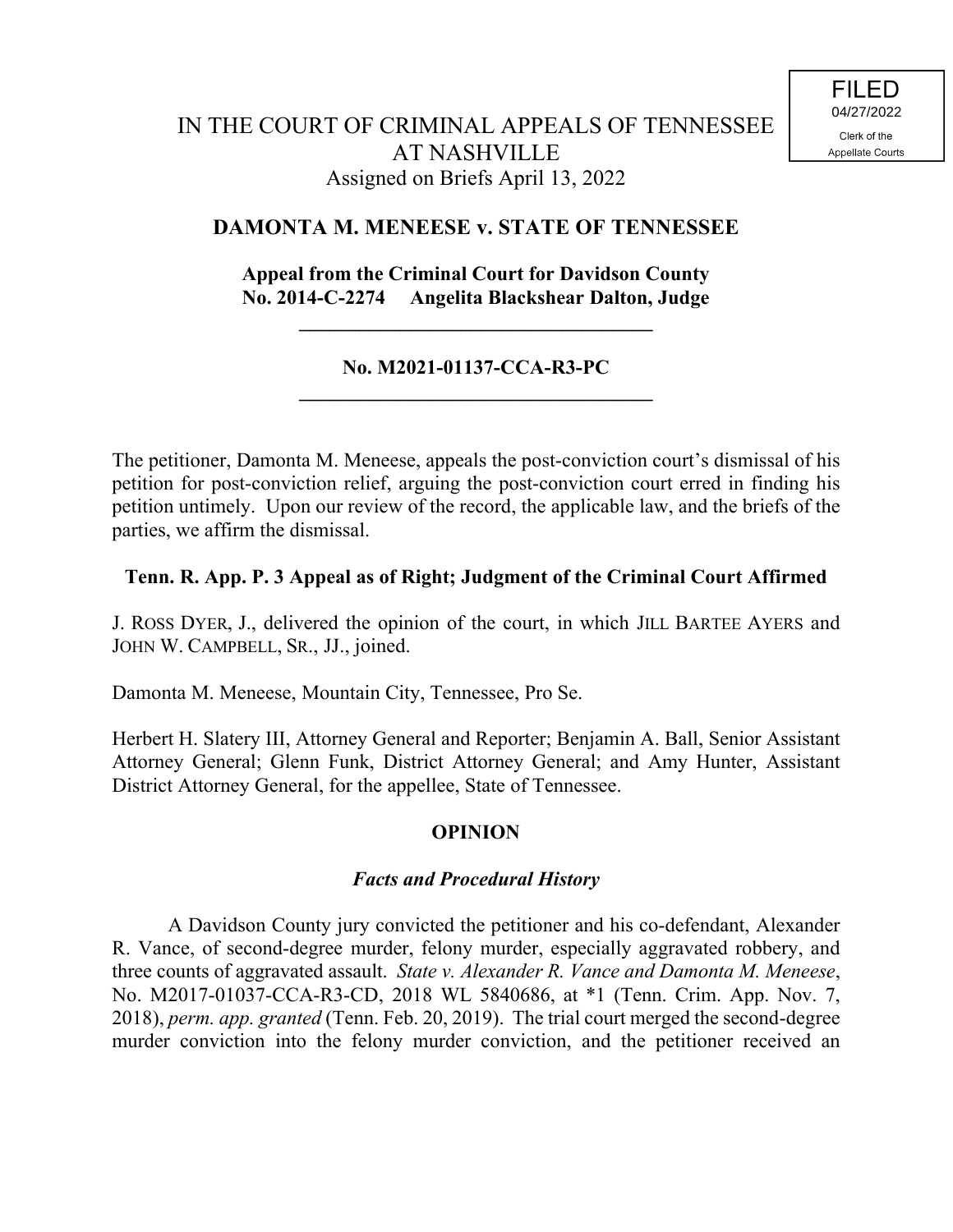effective sentence of life imprisonment plus nine years.<sup>1</sup> *Id.* This Court affirmed his convictions and sentence on direct appeal. *Id.* The petitioner's co-defendant filed a Rule 11 application for permission to appeal to the Tennessee Supreme Court, which was granted on February 20, 2019. *Id.* However, the petitioner was not a party to the Rule 11 application. *State v. Vance*, 596 S.W.3d 229, 234 n.1 (Tenn. 2020).

In June 2018, the petitioner's trial counsel was suspended from the practice of law. However, trial counsel failed to inform the petitioner or to withdraw from the case. In June 2020, the petitioner wrote to the appellate clerk's office requesting an update on his case, and, on June 27, 2020, trial counsel wrote to the petitioner and informed him that the supreme court had affirmed this Court's opinion in February 2020. Therefore, according to trial counsel, the petitioner had until March 2021 to file a petition for post-conviction relief. Trial counsel also confirmed that his law license was suspended from June 2018 until June 19, 2020.

On April 20, 2021, the petitioner filed a pro se petition for post-conviction relief, arguing trial counsel was ineffective for failing to include a Confrontation Clause issue on direct appeal; failing to inform the petitioner when his law license was suspended; failing to inform the petitioner that his direct appeal was denied; failing to inform the petitioner that he could file a Rule 11 application to appeal to the Tennessee Supreme Court; incorrectly informing the petitioner of the deadline to file a petition for post-conviction relief; and failing to provide the petitioner with his trial record. The post-conviction court dismissed the petition in a written order, finding the petition was time-barred and no exceptions existed which prevented the petitioner from pursuing his claims in a timely manner. Specifically, the post-conviction court noted that, because "the appellate mandate was entered as to both defendants on March 16, 2020, . . . trial [counsel] correctly stated that [the petitioner] had until March of 2021 to file his petition for post-conviction relief,"<sup>2</sup> but the petitioner failed to file his petition until April 20, 2021. Additionally, the postconviction court found the petitioner "made no demonstration of circumstances beyond his

 $\overline{a}$ 

<sup>&</sup>lt;sup>1</sup> Although it appears the petitioner's sentence is listed as "life imprisonment plus twenty-one years" in numerous places, including the petitioner's and State's briefs in the instant case and the direct appeal, our review of the judgment sheets indicates the petitioner's effective sentence is life imprisonment plus nine years. We note this discrepancy has no bearing on the case before us.

 $2$  The supreme court's opinion was filed on February 25, 2020. Since both the post-conviction court and trial counsel believed the petitioner was a party to that opinion, it is unclear why they believed the petitioner had until March 2021 to file his petition for post-conviction relief. By their logic, the petitioner's deadline should have been February 25, 2021.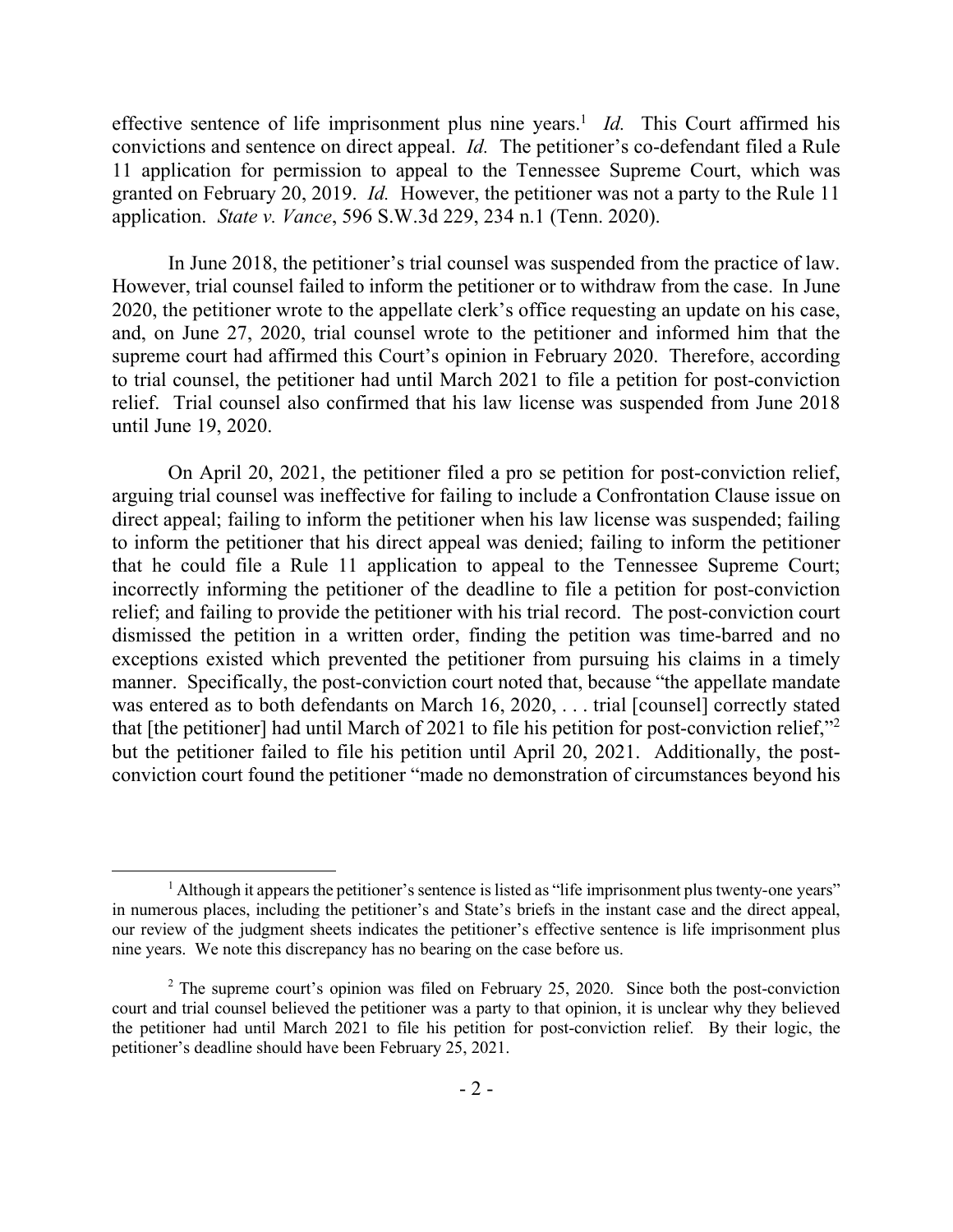control that would have prevented him from petitioning this [c]ourt between June 27, 2020 and March 16, 2021 to have the case reviewed."<sup>3</sup> This timely appealed followed.

#### *Analysis*

On appeal, the petitioner argues the post-conviction court erred in dismissing his petition for post-conviction relief. Specifically, the petitioner argues trial counsel's numerous failures constituted abandonment and resulted in his inability to file a timely petition. The State contends the post-conviction court properly dismissed the petition as untimely, despite incorrectly stating the petitioner was a party to the supreme court's opinion.

The Post–Conviction Procedure Act states the following:

[A] person in custody under a sentence of a court of this state must petition for post-conviction relief under this part within one (1) year of the date of the final action of the highest state appellate court to which an appeal is taken or, if no appeal is taken, within one (1) year of the date on which the judgment became final, or consideration of the petition shall be barred.

Tenn. Code Ann. § 40-30-102(a). Pursuant to Tennessee Code Annotated section 40-30- 102(b), a court does not have jurisdiction to consider a petition for post-conviction relief filed outside the one-year statute of limitations unless "[t]he claim in the petition is based upon a final ruling of an appellate court establishing a constitutional right that was not recognized as existing at the time of trial, if retrospective application of that right is required[,]" "[t]he claim in the petition is based upon new scientific evidence establishing that the petitioner is actually innocent of the offense or offenses for which the petitioner was convicted[,]" or the petitioner "seeks relief from a sentence that was enhanced because of a previous conviction and the conviction in the case in which the claim is asserted was not a guilty plea with an agreed sentence, and the previous conviction has subsequently been held to be invalid[.]" Tenn. Code Ann. § 40-30-102(b).

Tennessee courts "have previously recognized that in certain circumstances, strict application of the statute of limitations would deny a defendant a reasonable opportunity to bring a post-conviction claim and thus, would violate due process." *Williams v. State*, 44 S.W.3d 464, 468 (Tenn. 2001). When a petitioner fails to timely file a petition for postconviction relief due to circumstances outside of his control, due process requires tolling

 $\overline{a}$ 

<sup>&</sup>lt;sup>3</sup> As discussed further *infra*, the petitioner was not a party to his co-defendant's Rule 11 permission to appeal to the Tennessee Supreme Court, and therefore, the petitioner had until November 7, 2019, one year from the date this Court filed its opinion, to file his petition for post-conviction relief.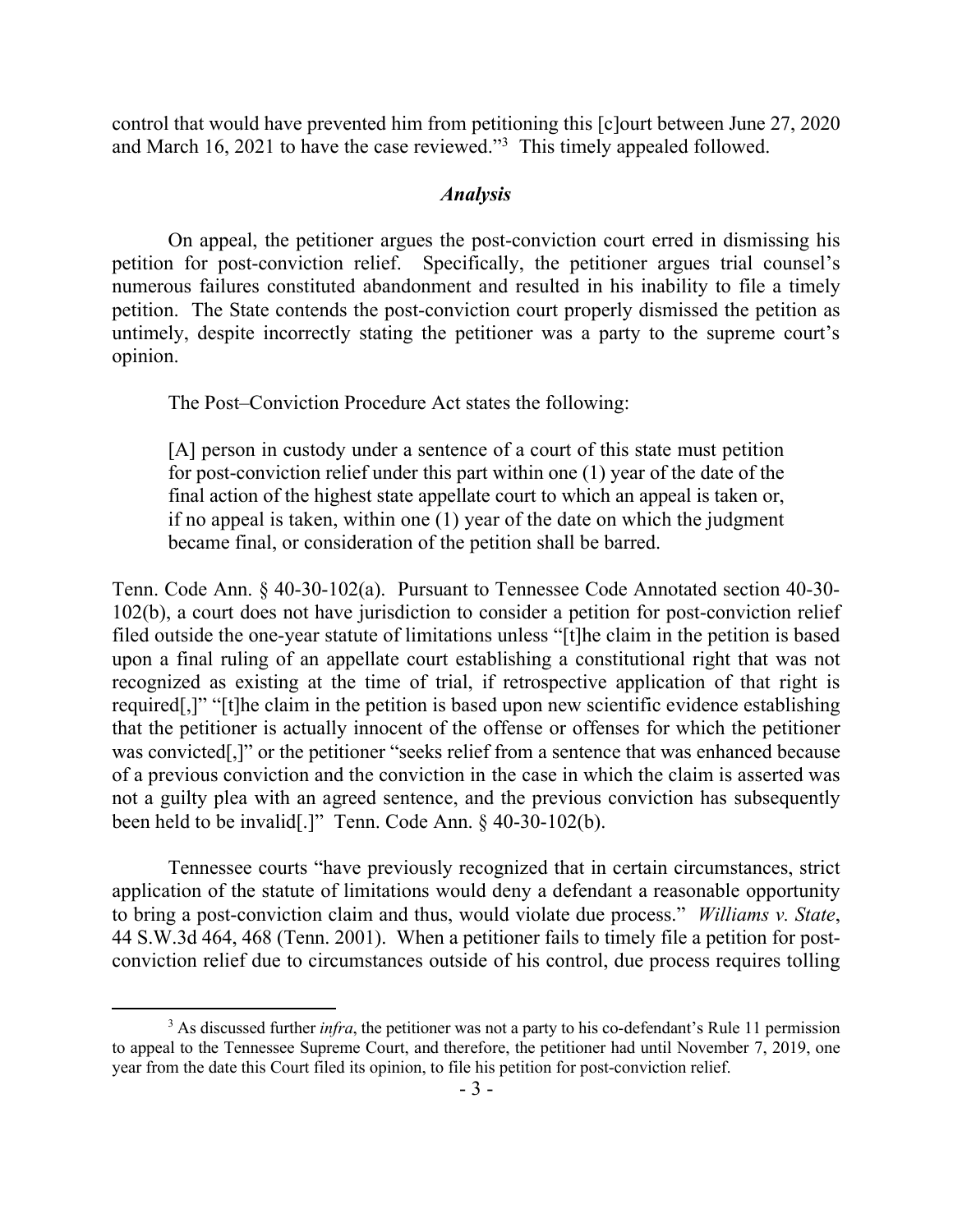of the statute of limitations. *Id.* at 468-69. Due process concerns may toll the statute of limitations when the petitioner is mentally incompetent or if the petitioner's trial counsel misrepresented to the petitioner that trial counsel was still representing the petitioner, thereby precluding the petitioner from filing a pro se petition for post-conviction relief. *Id.* at 469 (citing *Seals v. State*, 23 S.W.3d 272, 279 (Tenn. 2000)). Additionally, "in certain circumstances, due process prohibits the strict application of the post-conviction statute of limitations to bar a petitioner's claim when the grounds for relief, whether legal or factual, arise after the 'final action of the highest state appellate court to which an appeal is taken' – or, in other words, when the grounds arise after the point at which the limitations period would normally have begun to run." *Sands v. State*, 903 S.W.2d 297, 301 (Tenn. 1995) (quoting Tenn. Code Ann. § 40-30-102(a)); *see also Burford v. State*, 845 S.W.2d 204, 210 (Tenn. 1992).

"A petitioner is entitled to due process tolling upon a showing (1) that he or she has been pursuing his or her rights diligently, and (2) that some extraordinary circumstance stood in his or her way and prevented timely filing." *Whitehead v. State*, 402 S.W.3d 615, 631 (Tenn. 2013) (citing *Holland v. Florida*, 560 U.S. 631, 649 (2010)). A petitioner can establish the second prong of this test "when the [petitioner]'s attorney of record abandons the [petitioner] or acts in a way directly adverse to the [petitioner]'s interests, such as by actively lying or otherwise misleading the [petitioner] to believe things about his or her case that are not true." *Id.* Additionally, establishing that he has pursued his rights diligently "does not require a [petitioner] to undertake repeated exercises in futility or to exhaust every imaginable option, but rather to make reasonable efforts[.] Moreover, the due diligence inquiry is an individualized one that must take into account the conditions of confinement and the reality of the prison system." *Id.* (citing *Downs v. McNeil*, 520 F.3d 1311, 1323 (11th Cir. 2008)) (internal quotation marks omitted).

The petitioner argues trial counsel abandoned him by failing to inform him of the suspension of his law license; failing to inform him that his direct appeal had been denied; failing to inform him of his right to file a Rule 11 application; and failing to withdraw from the case following his suspension. Additionally, the petitioner contends trial counsel provided the petitioner with the incorrect date by which to file his petition for postconviction relief. In support of his arguments, the petitioner presented a letter from trial counsel dated June 27, 2020, in which trial counsel admitted his law license was suspended from June 2018 until June 2020. Trial counsel also informed the petitioner that, because his appellate case file was closed in March 2020 following the issuance of the supreme court's opinion on February 25, 2020, the petitioner had until March 2021 to file a petition for post-conviction relief. The letter indicated that "the [c]ourt ha[d] sent [the petitioner] a copy of [his] record," and encouraged the petitioner to contact trial counsel if he had any further questions or "need[ed] more direction." However, the petitioner was not a party to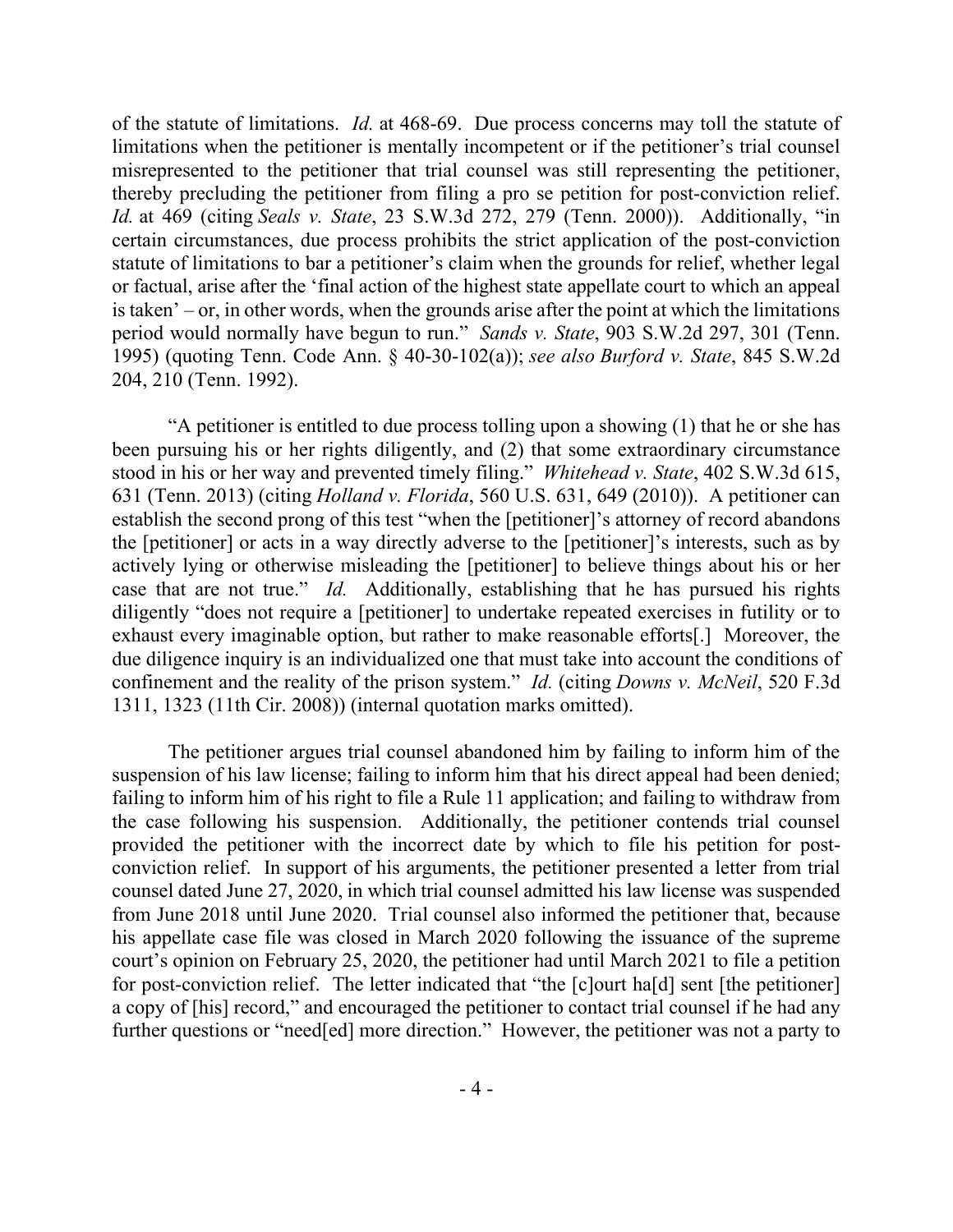the supreme court's opinion,<sup>4</sup> and thus, "the date of the final action of the highest state appellate court to which an appeal [was] taken" was on November 7, 2018, when this Court issued an opinion affirming the trial court's judgments. *See* Tenn. Code Ann. § 40-30- 102(a). The petitioner's petition for post-conviction relief was filed on April 20, 2021 seventeen months after the expiration of the statute of limitations.

In *Whitehead*, the petitioner's appellate counsel miscalculated the deadline for filing the petition for post-conviction relief and did not send the petitioner his case file until the correct deadline had passed. *Whitehead*, 402 S.W.3d at 621. In applying the two-prong test to the petitioner's case, our supreme court concluded the petitioner had pursued his rights diligently. *Id.* at 632. Specifically, the petitioner began researching case law when he received appellate counsel's letter containing the incorrect filing date and drafted a thirty-two-page petition, which he submitted by the incorrect deadline. *Id.* Our supreme court also determined the petitioner "faced an extraordinary combination of circumstances that prevented him from filing his post-conviction petition on time—circumstances that were tantamount to attorney abandonment." *Id.* Therefore, our supreme court held that "the principles of due process and fundamental fairness require that the statute of limitations" in the Post-Conviction Procedures Act be tolled. *Id.* at 634.

Unlike the Court in *Whitehead*, we cannot conclude the petitioner in the instant matter was diligently pursuing his rights under the first prong of the test. Even if we conclude trial counsel abandoned the petitioner following his direct appeal, the petitioner failed to file his petition for post-conviction relief by the incorrect deadline given by trial counsel, despite having nine months to do so, and has not presented evidence of any circumstances that would have prevented him from filing his petition in the intervening nine months between trial counsel's letter and the incorrect deadline. We do not find this to be one of those rare cases in which it would be "unconscionable to enforce the limitation period against [the petitioner][.]" *Id.* at 631-32.

Because the petition is untimely and due process considerations do not require tolling of the statute of limitations, the post-conviction court properly dismissed the petition as time-barred.

## *Conclusion*

Based on the foregoing authorities and reasoning, we affirm the judgment of the post-conviction court.

 $\overline{a}$ <sup>4</sup> *Vance*, 596 S.W.3d at 234 n.1.